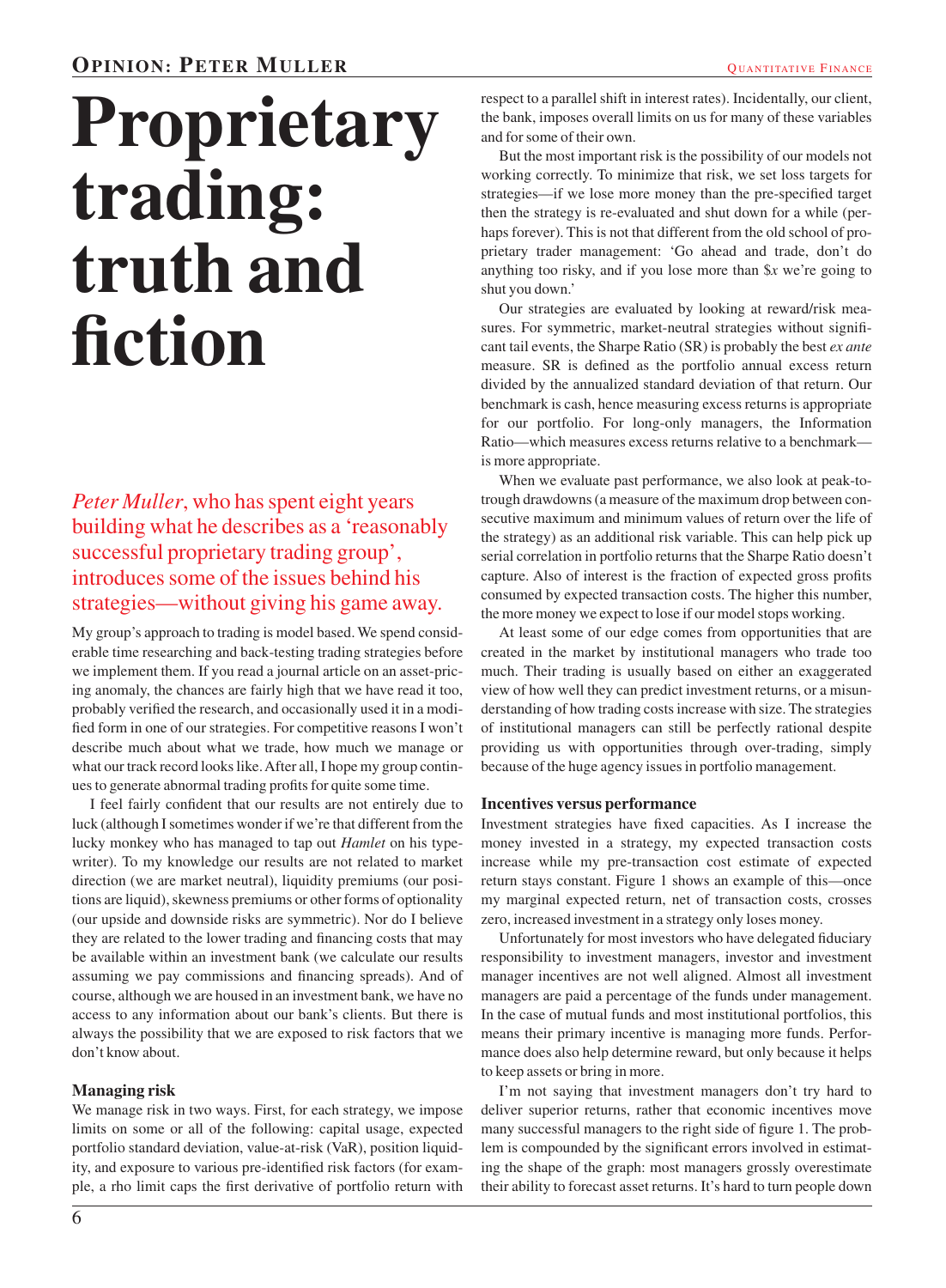### **QUANTITATIVE FINANCE OPINION: PETER MULLER**





**Figure 1.** Investment level versus excess profits earned.

who want to invest money with you, while it's easy to believe that one is further left on the graph in figure 1 than is actually the case. (N.B. As an asset management firm grows, expected return may initially increase as a function of assets under management because additional compensation can be paid to improve one's investment process.)

Hedge fund managers are incentivized both by a percentage of the profits they make and by how much money they have under management. They are therefore less susceptible to the aforementioned agency issues, but not entirely free of them. Asset management firms usually only collect management fees and trade at 8–12 times earnings; hedge fund managers also collect management fees and can still fetch 2–3 times earnings if they sell their firm.

By contrast, proprietary traders typically only earn a percentage of their trading profits (as in our case). There is no reward for holding more assets than we need, since we are charged financing for all positions. Assuming the bank has good risk management controls in place, incentives are well aligned. Excellent risk management is essential to avoid giving too much value to a trader's free option (think Barings). Another way of mitigating the value of the option that a pay-out structure presents to the proprietary trader or hedge fund manager is to hold back compensation as a reserve against possible future drawdowns. This further aligns incentives and removes some of the asset substitution problem.

A simple study is suggested: rank investment-manager categories by the risk-adjusted return of all managers in that category. It would be surprising if the underlying economic incentives did not determine the relative investment performance for each category. Proprietary traders have the purest incentive and would do the best, hedge fund managers would come next and institutional portfolio managers last. I believe this is the case even if you include the well-publicized disasters that have occurred over the years in hedge fund management and proprietary trading. Getting accurate data on proprietary trading performance is probably too difficult to make such a study feasible, but the literature on hedge fund performance that tries to estimate the performance of the group as a whole is consistent with these assertions. (See 'Further reading'below.)

More simply: if your investment firm has a marketing department, you're probably not that good an investor. See figure 2.

#### **Creating a high Sharpe Ratio strategy**

How does one go about creating a high Sharpe Ratio strategy? Well, you're not going to get much advice from me—sorry! I will, however, address two issues. First, should one try to build one really great strategy or put together a bunch of good strategies? Second, how do shorter and longer horizon strategies differ?

In Grinold and Kahn's book on *Active Portfolio Management* (see 'Further reading'), the authors describe the 'Fundamental Law of Active Management': a strategy's Sharpe Ratio is proportional to the number of independent bets taken by the strategy multiplied by the correlation of those bets with their outcome (figure 3). To get a higher SR, you need to increase the number of your bets or increase the strength of your forecasts.

In my opinion it is far better to refine an individual strategy by increasing both the number of bets within the strategy and the strength of the forecasts made in the strategy, than to attempt to put together lots of weaker strategies. Depth is more important than breadth for investment strategies.

As a strategy develops, betting opportunities increase and returns for each bet increase. But a huge transaction-cost barrier must be overcome before a strategy becomes profitable. Once this is overcome, additional improvements will leverage profit much more efficiently than initial research will. Even though these improvements are harder to come by, the work is worth the effort. I know a proprietary trader who was offered extra compensation by a smart investor if he focused solely on improving his original